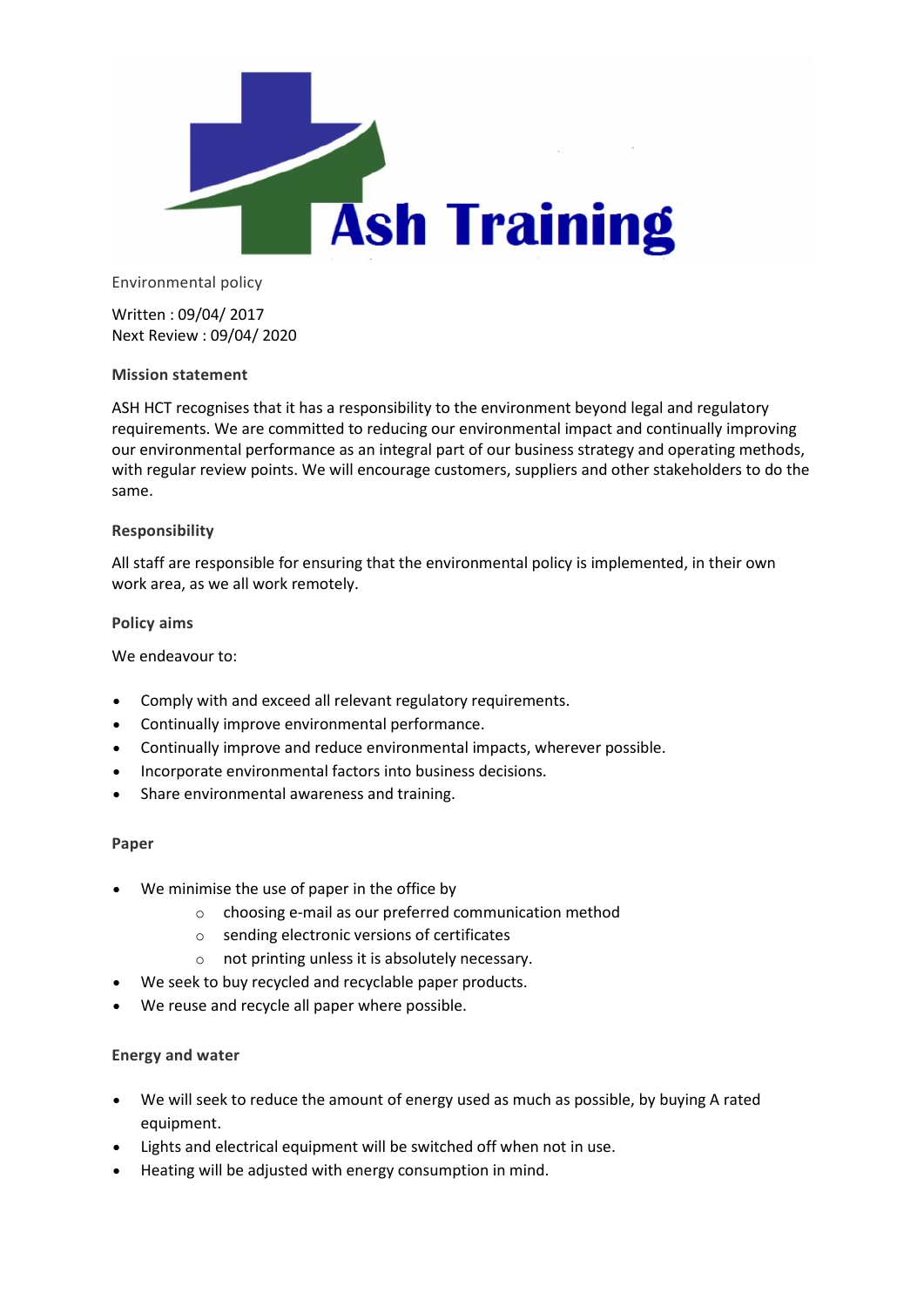

The energy consumption and efficiency of new products is taken into account when purchasing.

# **Office supplies**

- We will evaluate if the need can be met in another way.
- We will only buy new equipment if we are unable to hire or share equipment.
- We will evaluate the environmental impact of any new products we intend to purchase.
- We will favour more environmentally friendly and efficient products wherever possible.
- We will reuse and recycle everything we are able to.

# **Transportation**

- We will reduce the need to travel, restricting to necessity trips only, by utilising local trainers wherever possible.
- Trainers using public transport instead of driving will have their full fares reimbursed.
- Trainers using 'electric' vehicles will be paid mileage for their full journey.
- We will promote the use of travel alternatives such as e-mail or video/phone conferencing, for meetings, in-house and with clients.

## **Maintenance and cleaning**

- Cleaning materials used will be as environmentally friendly as possible.
- We will only use licensed and appropriate organisations to dispose of waste.

## **Monitoring and improvement**

- We will comply with and exceed all relevant regulatory requirements.
- We will continually improve and monitor environmental performance.
- We will continually improve and reduce environmental impacts.
- We will incorporate environmental factors into business decisions.
- We will increase awareness through training.
- We will review this policy and any related business issues in line with our policy review programme.

## **Culture**

- We will involve staff in the implementation of this policy, for greater commitment and improved performance.
- We will update this policy three yearly.